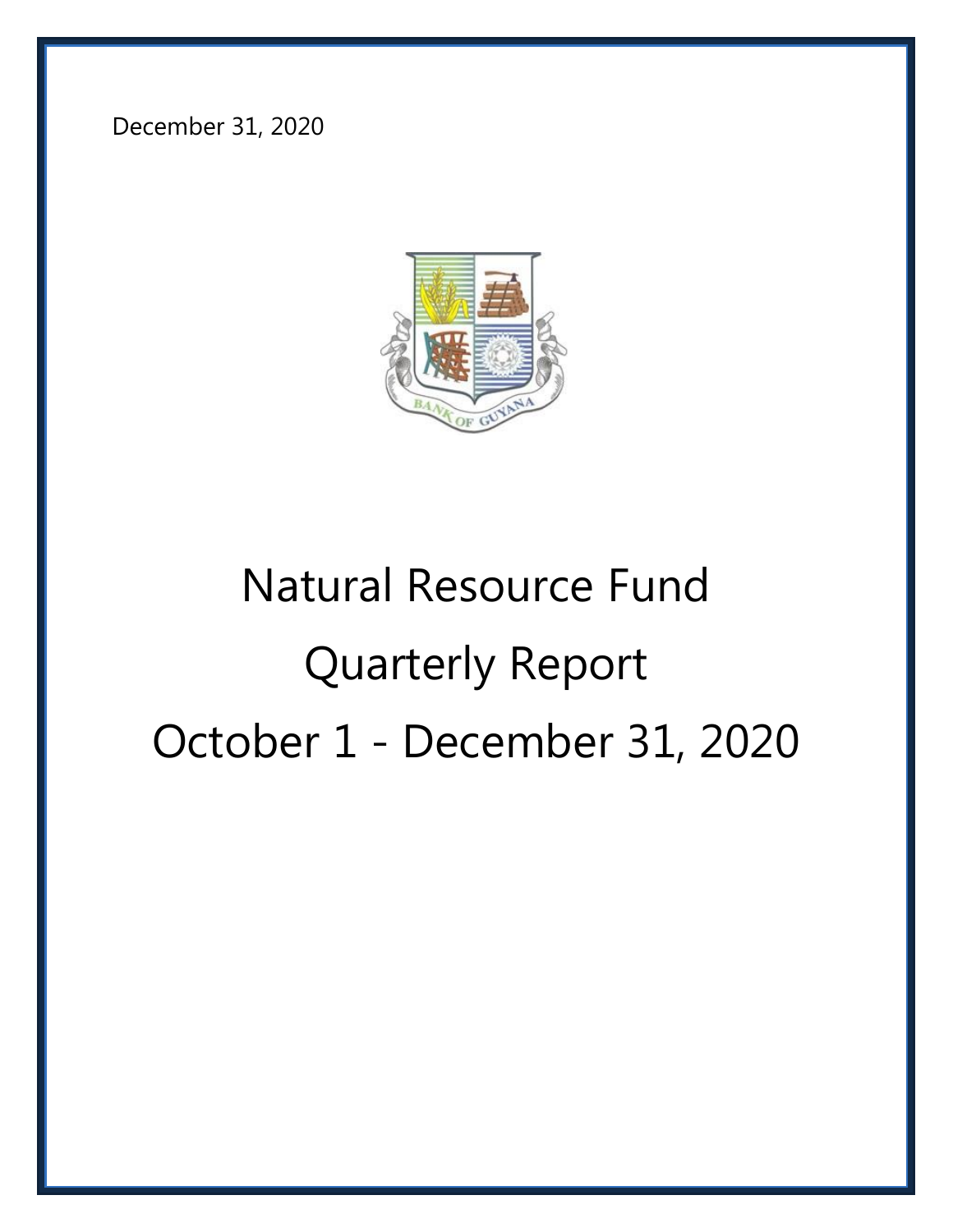## **TABLE OF CONTENTS**

| 1.0 | <b>INTRODUCTION</b>                  |                |  |
|-----|--------------------------------------|----------------|--|
| 2.0 | <b>EXECUTIVE SUMMARY</b>             |                |  |
| 3.0 | MARKET TRENDS DURING THE QUARTER     | $\overline{3}$ |  |
|     | <b>3.1 GLOBAL MARKET CONDITIONS</b>  | 3              |  |
|     | <b>3.2 GLOBAL FIXED INCOME BONDS</b> | 5              |  |
|     | <b>3.3 GLOBAL EQUITIES</b>           | $\overline{7}$ |  |
| 4.0 | <b>LOCAL UPDATES</b>                 | $\overline{7}$ |  |
| 5.0 | <b>INVESTMENT MANDATE</b>            | 8              |  |
| 6.0 | <b>ACTIVITIES OF THE FUND</b>        | 9              |  |
| 7.0 | <b>PORTFOLIO PERFORMANCE</b>         | 10             |  |
|     | 7.1 MARKET VALUE OF THE FUND         | 10             |  |
|     | 7.2 PERFORMANCE                      | 11             |  |
| 8.0 | <b>FINANCIAL SUMMARY</b>             | 12             |  |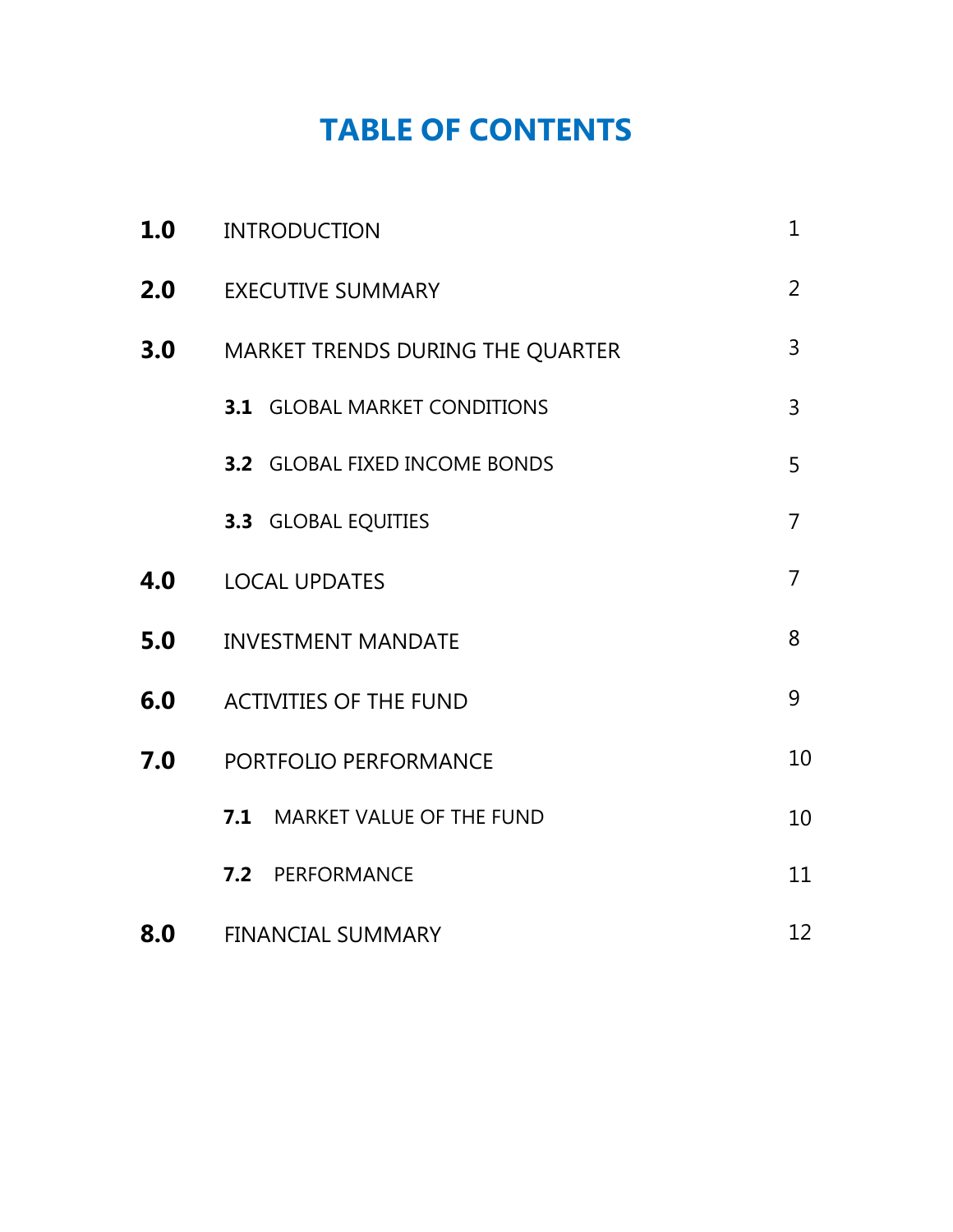#### **1.0 INTRODUCTION**

The Natural Resource Fund was formed by the enactment of the Natural Resource Fund Act 2019 which was passed in the National Assembly on January 3, 2019 and assented to by the President on January 23, 2019. The Act gives the Bank of Guyana the responsibility for the operational management of the Fund.

This report is produced in fulfilment of the requirements set out in section 38 (2) of the Natural Resource Fund Act 2019 which requires the Bank of Guyana to report on the activities and financial performance of the Natural Resource Fund (referred to hereinafter as "the Fund").

The financial statements in this report have been prepared in accordance with and comply with International Financial Reporting Standards (IFRS). Foreign currency transactions have been translated to G\$ at the rate of exchange prevailing at the dates of the transactions. The rate of exchange at December 31, 2020 was GYD 208.50 = USD 1.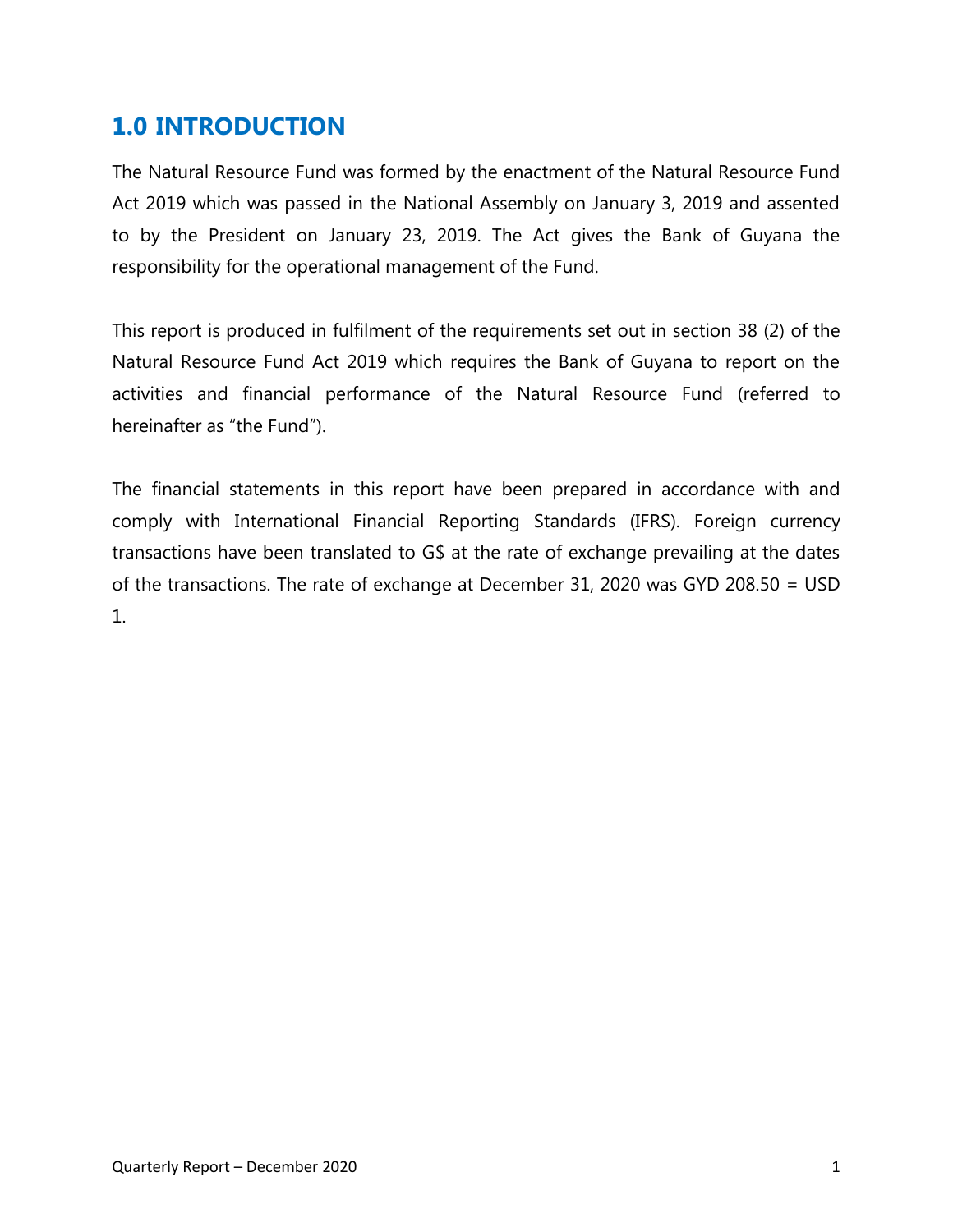## **2.0 EXECUTIVE SUMMARY**

This report covers the period October 1, 2020 – December 31, 2020

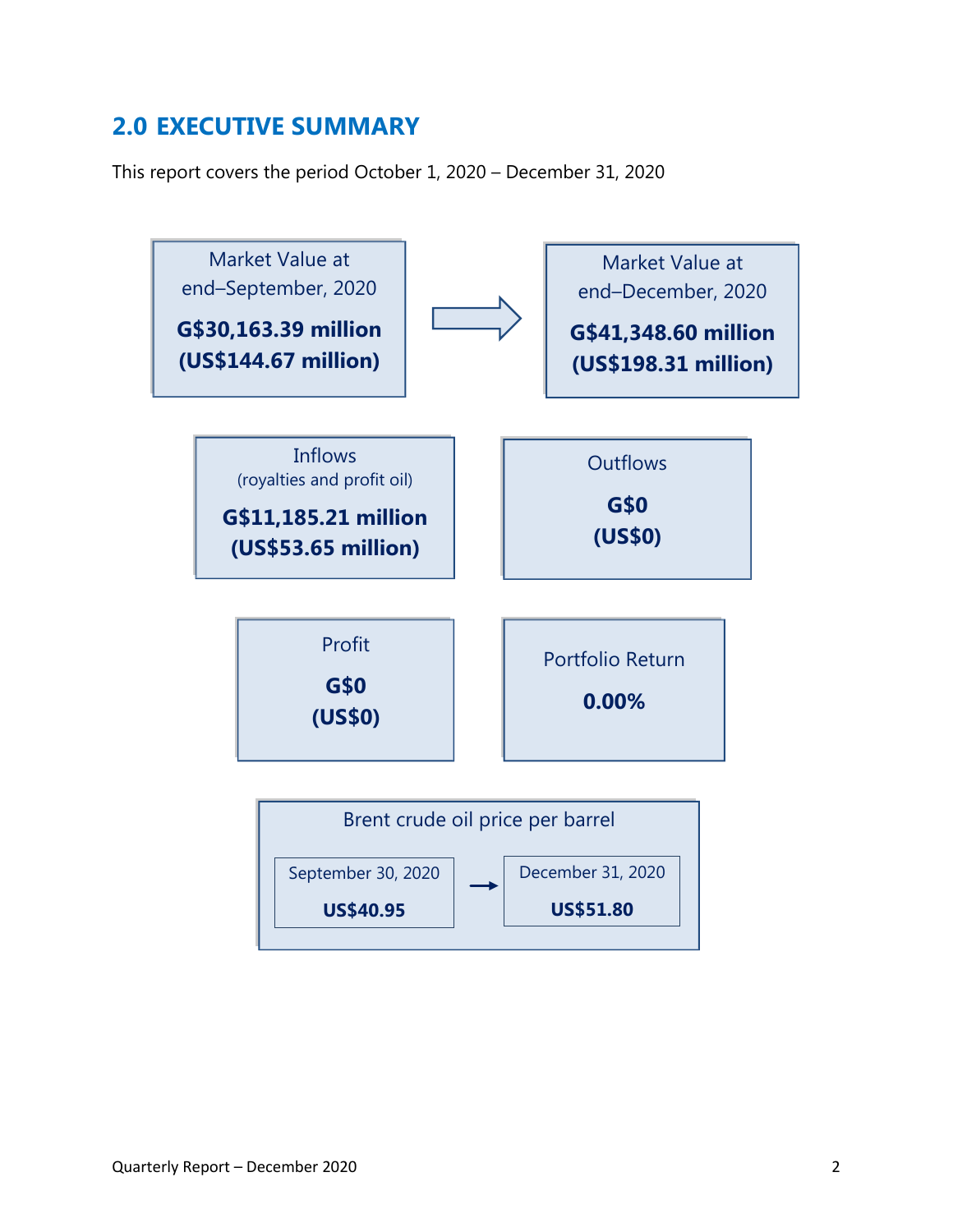#### **3.0 MARKET TRENDS DURING THE QUARTER**

#### **3.1 Global Market Conditions**

The performance of the Global economy remains important to Guyana's emerging sector with respect to cash flows due to changes in oil prices and interest rates.

COVID-19 remains present in many countries and continues to impact economies worldwide as new strains of the virus spread. Rising new cases in many regions threaten to slow down recovery.

Updated figures show that the World Bank estimates that the global economy contracted by 4.3% in 2020, with global GDP expected to expand by 4% in 2021. According to a World Bank report, this growth in 2021 is "predicated on proper pandemic management and effective vaccination limiting the community spread of COVID-19 in many countries, as well as continued monetary policy accommodation accompanied by diminishing fiscal support." The IMF projects a slightly larger decline of 4.4% in 2020 with global growth of 5.2% in 2021. The 2020 growth estimates by both entities show an improvement compared to previous estimates, while the 2021 figures show a modest decline in expectations.

News of the development and distribution of vaccines offer hope for a recovery in economic activity and energy demand and the possibility that in late 2021, the negative impacts of the virus will subside. It is assumed that local transmission will be brought to low levels everywhere by the end of 2022. Several countries across the world, including the USA, Canada, UK and EU countries have authorised vaccines for use. It is anticipated that the full implementation of the vaccine will result in a decrease in household savings and an increase in spending on consumer-facing services.

In the US, the Federal Open Market Committee issued a statement which reiterated their position to continue along the lines of accommodating monetary policy and to keep the target range for the federal funds rate at 0% - 0.25%. This will be done until there is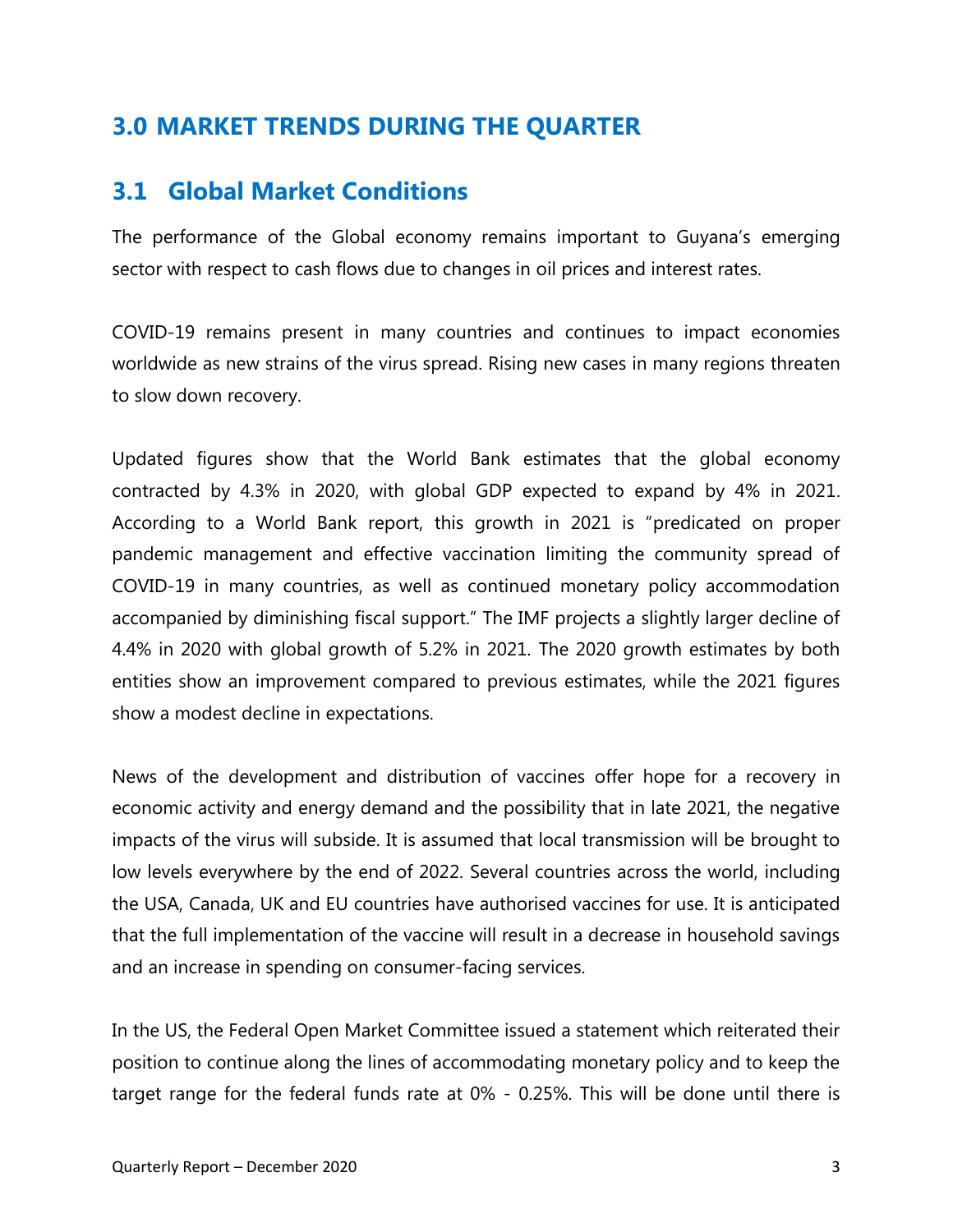maximum employment in the economy and inflation has increased to 2% and is sustained above 2% for some time in the future. The Federal Reserve will also continue to increase its holdings of securities in order to sustain the smooth functioning of the market and provide credit to businesses and households.

In the US, in late December, an approximately US\$900 billion stimulus package was approved with the aim of providing relief to areas affected by COVID-19. It is expected that this will support the economy for a few months, but the likelihood exists that more will be needed unless the vaccine is widely distributed earlier than expected.

The leaders of the European Union have reached a deal on a  $E1.8$  trillion package which includes their next long-term budget and a €750 billion coronavirus recovery fund.

On December 24, the EU and the UK agreed on a post-Brexit trade deal which comes into effect on 1st January, 2021.

Over the quarter, oil prices moved from US\$40.95 to US\$51.80 per barrel, reaching a low of US\$37.46 at the end of October followed by a relatively steady rise. Prices reached a high of US\$52.26 in mid-December. Although oil demand continues to be weak, the increase in prices reflects higher expectations for oil demand owing to positive news about COVID-19 vaccine developments. On the supply end, and contrast to expectations that production would remain at existing levels through March 2021, OPEC+ members agreed to increase production by 0.5 million bpd from January 2021.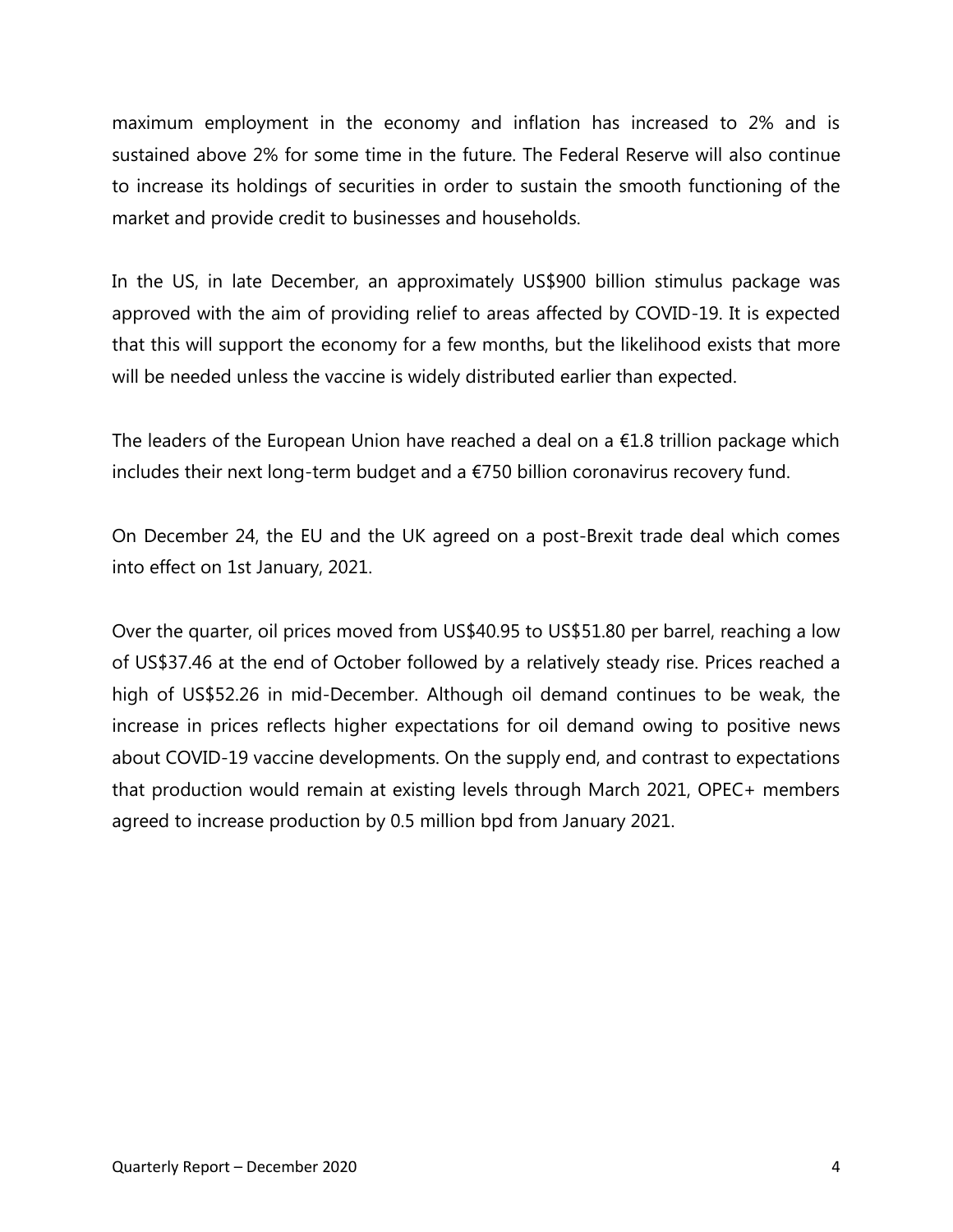



**Graph 1** 

Over the review period, gold prices moved from US\$1,895.50 to US\$1,898.36. Prices reached a high of US\$1,951.35 in early November and a low of US\$1,776.95 in late November.

#### **3.2 Global Fixed Income Bonds**

Optimism owing to news of a COVID-19 vaccine positively affected the market during the last quarter of 2020, encouraging yields to rise. However, there was also a resurgence of the pandemic, especially in the US and Europe, causing new lockdown measures to be put in place. This, along with the continued intervention from central banks, resulted in only a modest increase in yields with many government bonds reporting overall losses for the quarter. The market is also vulnerable to any new policy that may be implemented under the new US presidency.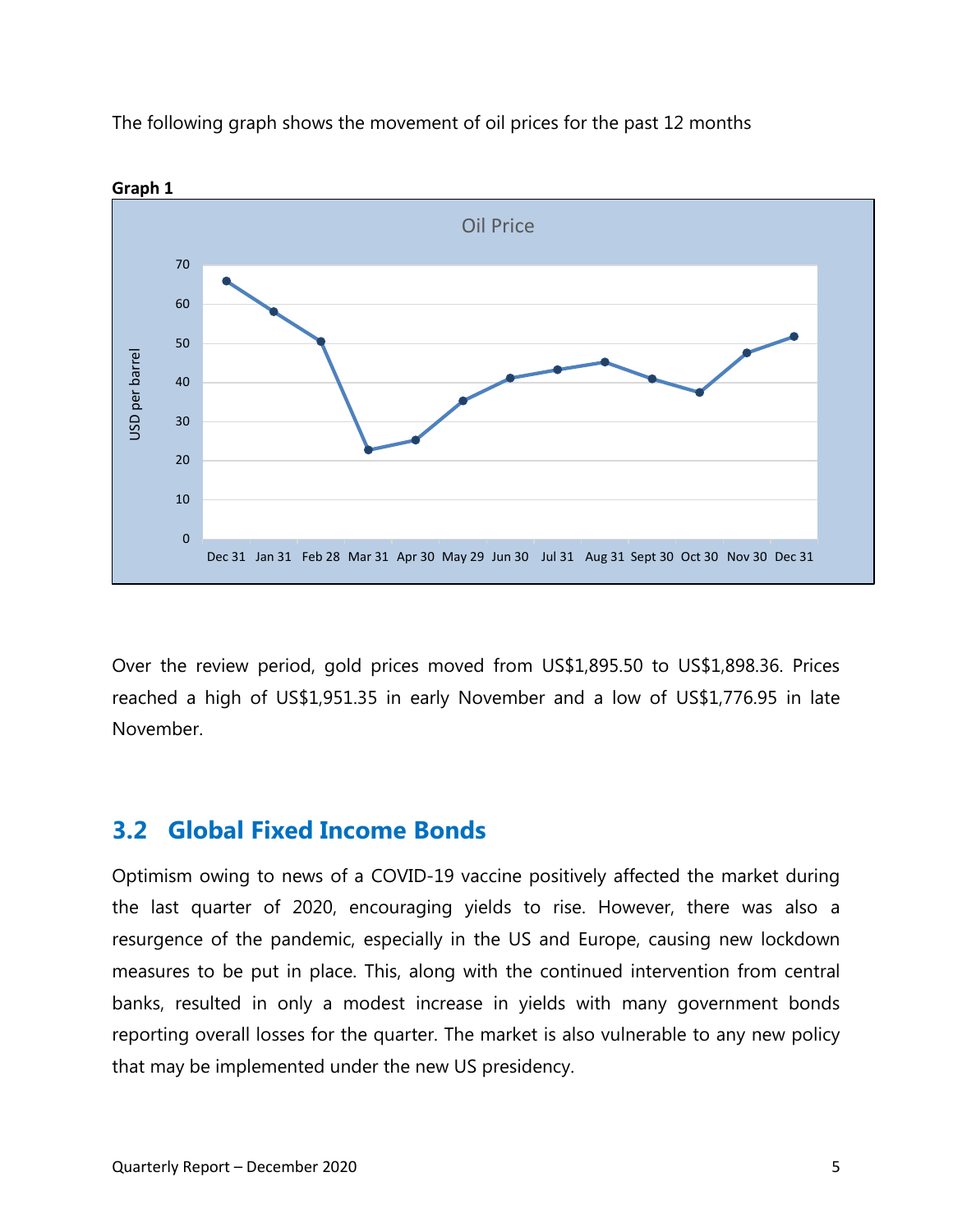Government bond yields diverged markedly as the US 10-year Treasury bond had its strongest quarter for the year and increased from 0.69% to 0.92% but other 10-year government bond yields reported losses. Germany's yields mildly decreased from -0.53 to -0.57 and the UK's slightly fell from 0.23% to 0.19%. France's bond yields dropped from -0.24% to -0.34% while Spain's drastically declined from 0.25% to 0.04%.

The graph below shows the movement of the US Treasury yield curve from September 30 to December 31, 2020. Yields for securities with maturities up to 3 years remained relatively unchanged when compared to the end of the previous quarter. Those with maturities longer than 3 years, showed an increase in yields.



Corporate bonds enjoyed another fruitful quarter, with both investment grade and high yield bonds outpacing government bonds, According to the Bloomberg Barclays Global Aggregate Corporate Total Return Index, returns moved from 294.82 to 307.40, an increase of 4.27%.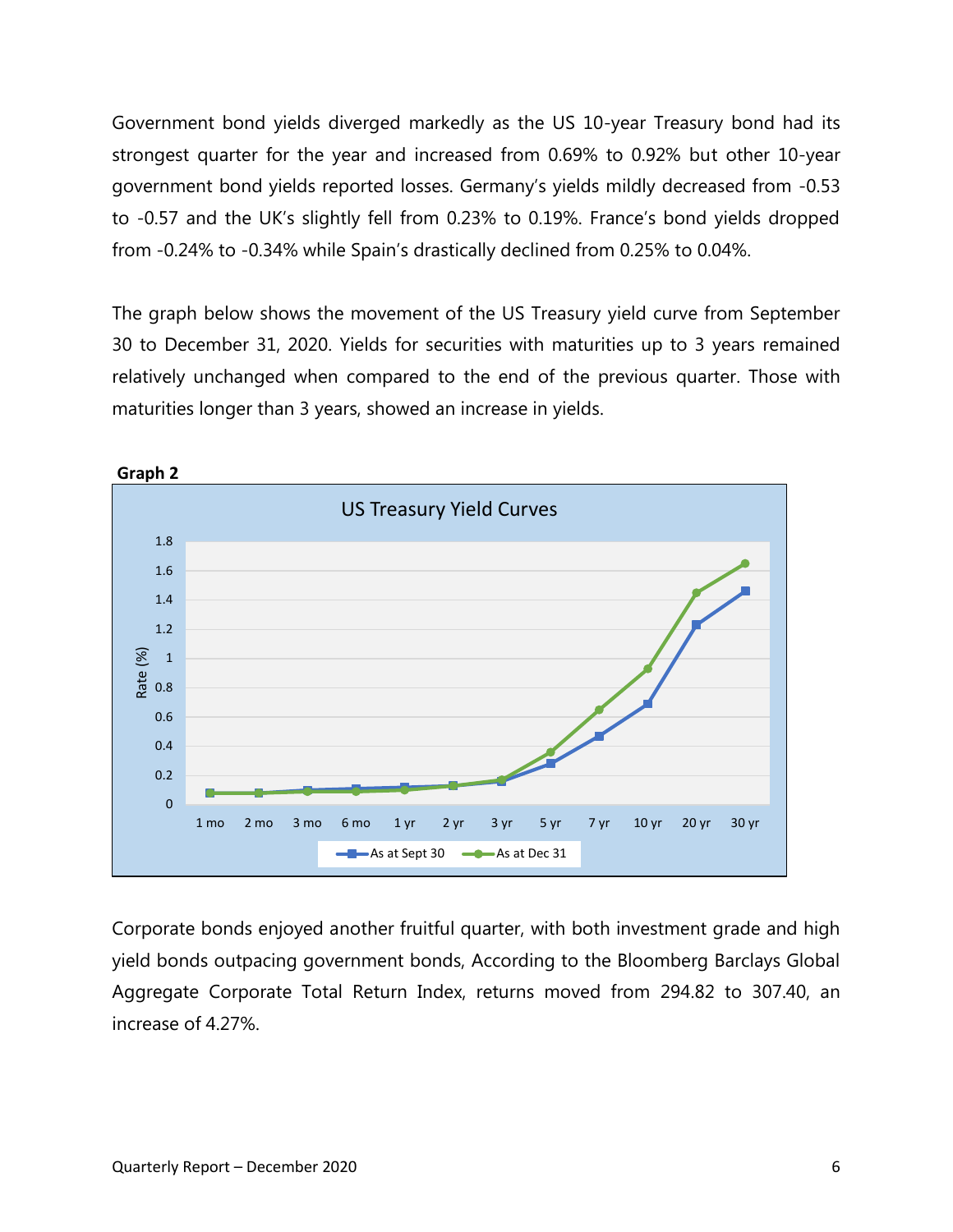#### **3.3 Global Equities**

As announcements over successful vaccines fostered hope for the economy to return to normal, equities continued their rally for the third consecutive quarter, fuelled by optimism. In the US, the conclusion of the presidential election as well as the agreement of another stimulus package pushed equities higher. The S&P 500 index increased by 12% compared to the end of the last quarter while the NASDAQ index increased by 15%. Financials and energy stocks topped the returns charts. Exxon and BP both experienced gains over the quarter. IT and healthcare stocks also performed well.

For most of 2020, prices did not have the same influence as it did previously. Investors reduced emphasis on value stocks and instead focused on growth stocks. However, in November, with positive vaccine news and the US election being completed, value stocks began to regain their position in the market.

#### **4.0 LOCAL UPDATES**

Since 2015, 21 discoveries have been made offshore Guyana. Two of these discoveries were made at the Orinduik block and 1 at the Kanuku block. There have been 18 discoveries on the Stabroek block with estimated resources of over 8 billion oilequivalent barrels. The Stabroek Block is operated by ExxonMobil affiliate Esso Exploration and Production Guyana Limited. They hold a 45% interest in the block, Hess Guyana Exploration Ltd. holds 30% interest and CNOOC Petroleum Guyana Limited holds 25% interest.

Output from the Liza Phase 1 Development at the Stabroek Block which began production in late 2019 reached its peak capacity of 120,000 barrels per day (bpd) in December 2020. Liza Phase 2 is on track to begin production in early 2022 and is expected to produce up to 220,000 bpd. The government of Guyana on 30th September, 2020 announced their approval of the Payara Offshore Development Project which will target an estimated resource base of approximately 600 million oil-equivalent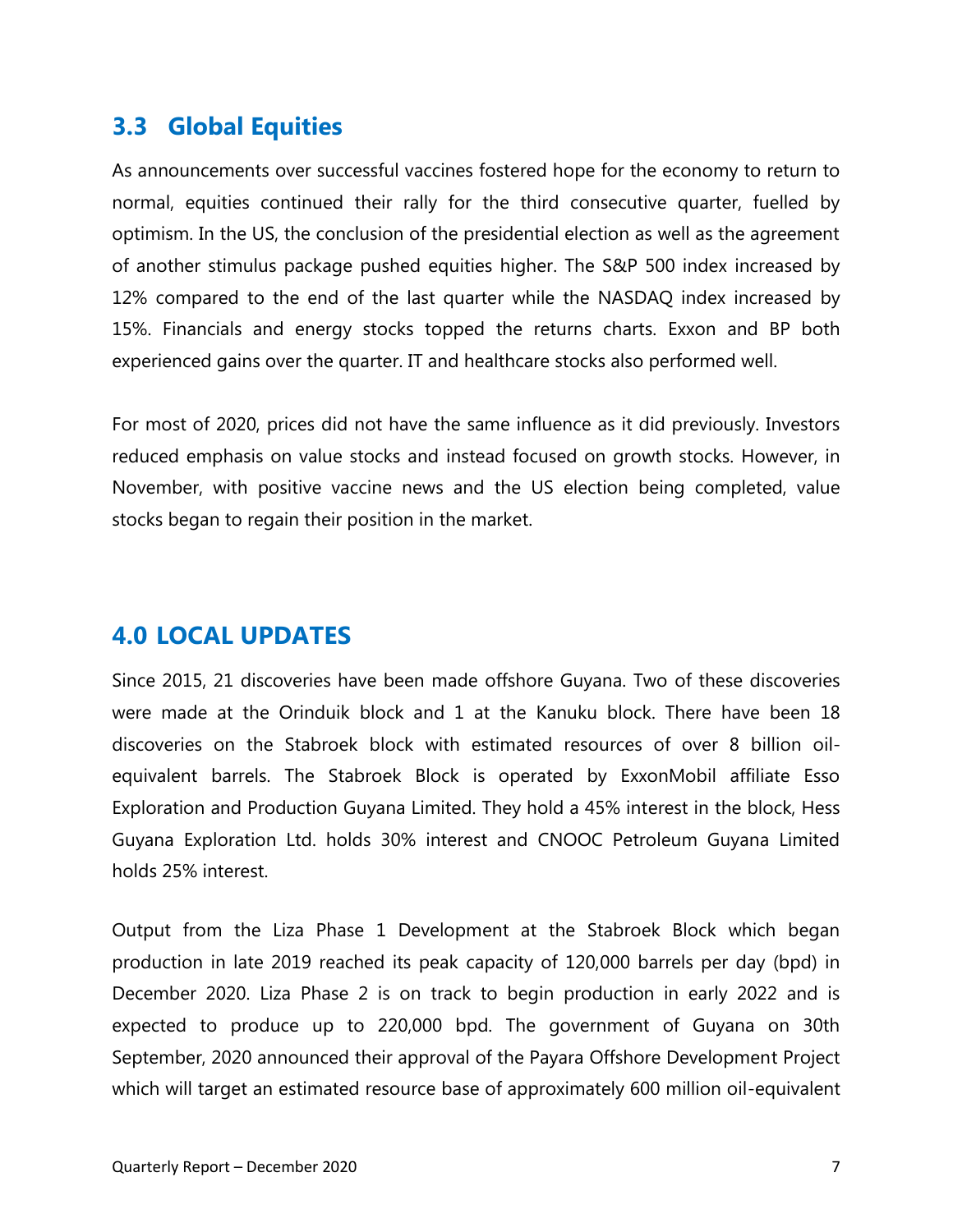barrels. Production of up to 220,000 bpd from this block is expected to begin in 2024. It is projected that Guyana's oil production will increase to more than 1 million bpd by the end of the decade. According to a study by Wood Mackenzie, the Liza Phase 1 and 2 developments account for about 25% of the resources in the Stabroek block while phase 3, which includes Payara, Pacora and Liza Deep, account for 16%.

In 2020, Guyana was scheduled to lift five 1-million-barrel oil cargoes. As at December 31, 2020 Guyana had lifted four, with the payment for the fourth lift to be received on 8th January, 2021. The first lift for 2021 is scheduled to be made in February.

## **5.0 INVESTMENT MANDATE**

To date, there has been no investment mandate for the Fund. A letter from the then Minister of Finance dated June 8, 2020 stated that pending the constitution of the Investment Committee and preparation of the Investment Mandate, all petroleum revenue should be held as cash deposits in the Natural Resource Fund account.

During the Forecast on Latin America and the Caribbean Conference, hosted by the Association of American Chambers of Commerce and Latin America and the Caribbean (AACCLA), President Irfaan Ali disclosed his intentions to let the funds remain untouched in the Natural Resource Fund until a series of reforms are enacted to strengthen the Government's regulatory infrastructure for the oil and gas sector.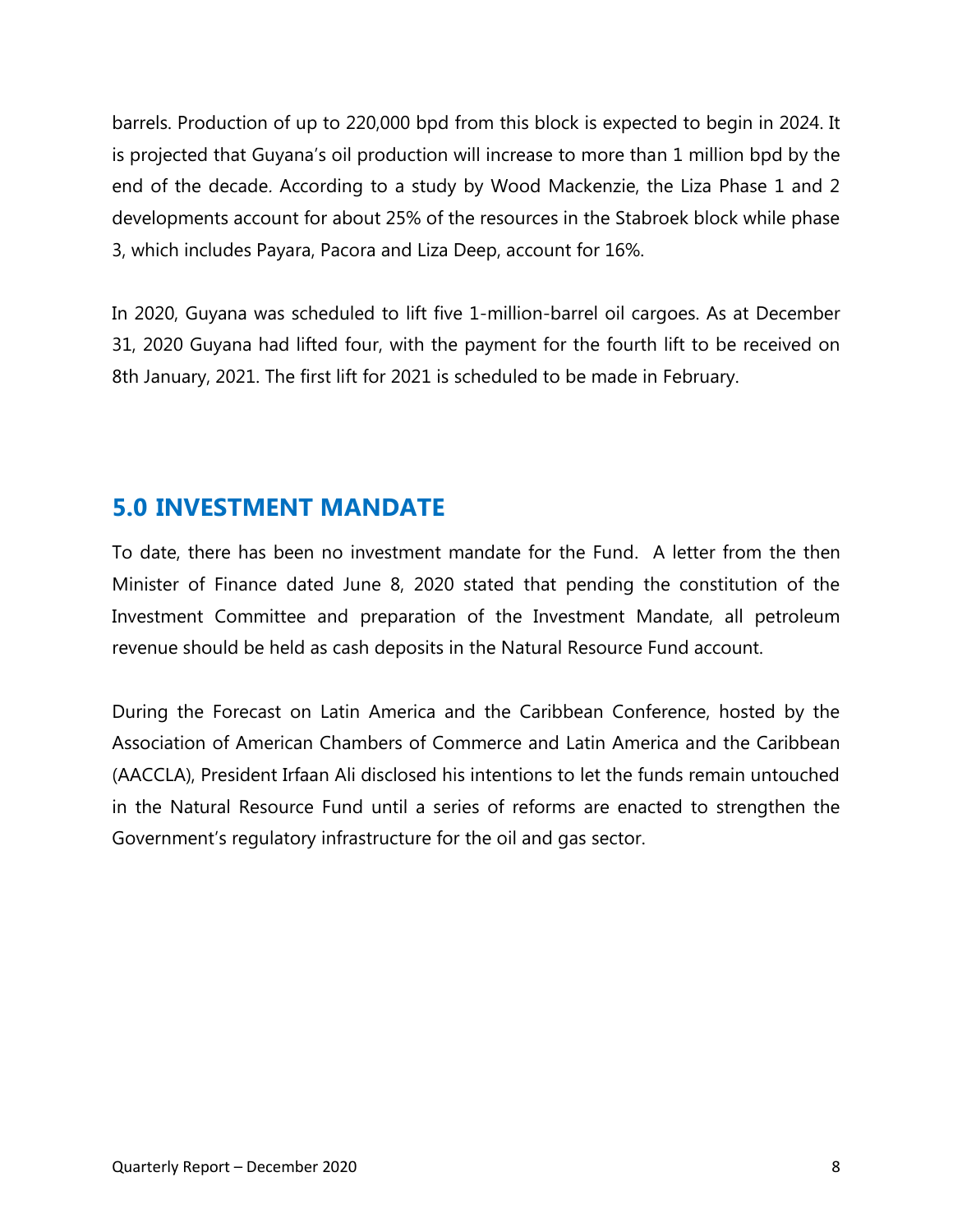#### **6.0 ACTIVITIES OF THE FUND**

During the quarter, the Fund accounted for revenue of G\$11,185.21 million (US\$53.65 million) comprising of profit oil - G\$10,287.77 million (US\$49.34 million) and royalties - G\$897.44 million (US\$4.30 million). All of the royalty payment was deposited into the Natural Resource Fund Account held at the Federal Reserve Bank of New York. The profit oil payment is to be received on January 8, 2021. The amount is currently reflected under "other receivables" in the financial accounts of the Fund as at December 31, 2020.

Cumulatively, the Fund received G\$38,651.80 million (US\$185.38 million) from four lifts of profit oil and G\$2,694.22 million (US\$12.92 million) from royalties during the period March - December, 2020.

During the first quarter of 2020, overnight deposits were available with interest rates within a range of 1.50% - 1.75%. This was lowered to 1% - 1.25% on March 3, 2020 and then again to 0% - 0.25% on March 15, 2020. Since then, the Fund earned no interest on overnight deposits.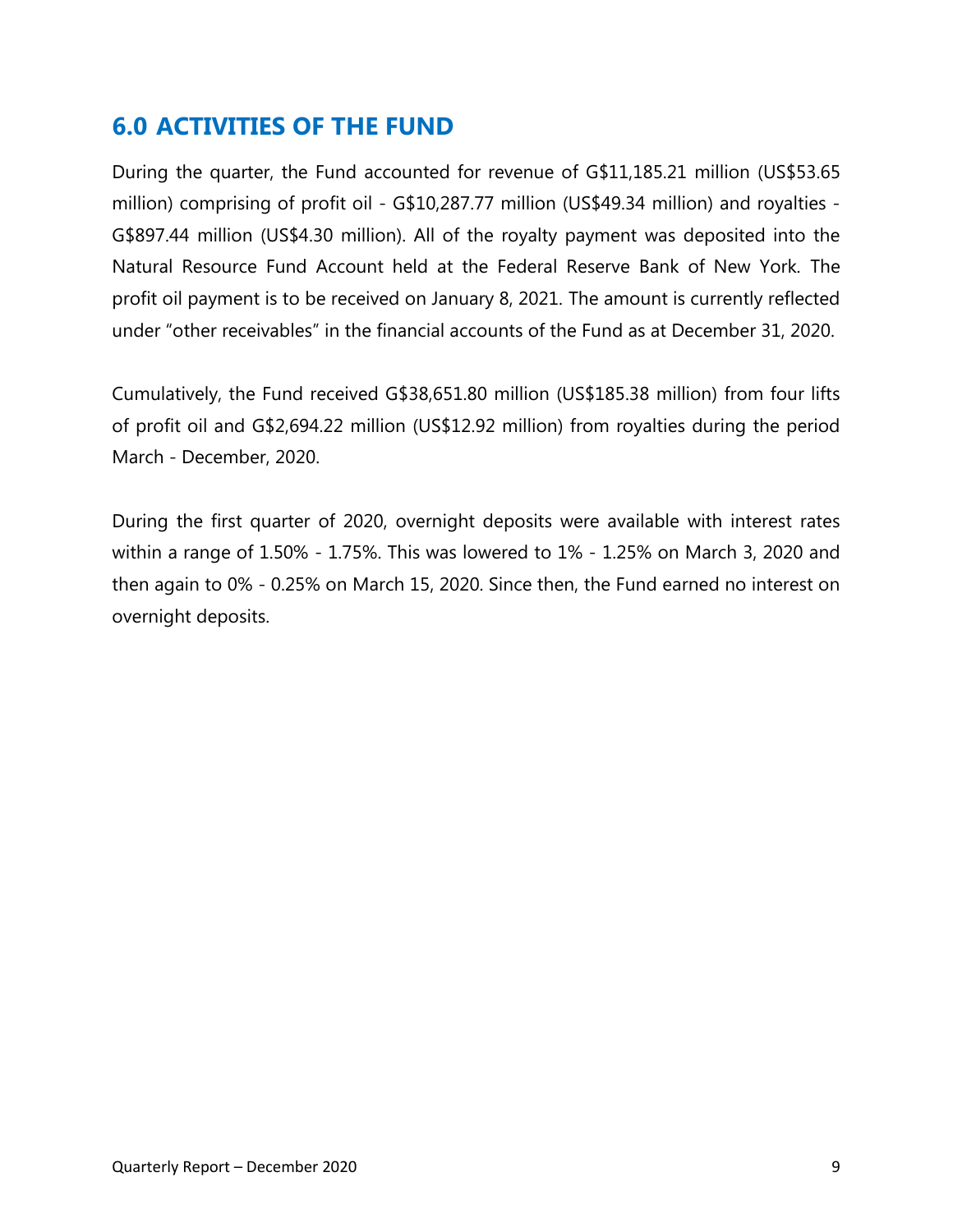## **7.0 PORTFOLIO PERFORMANCE**

## **7.1 Market Value of the Fund**

The market value of the Fund at December 31, 2020 stood at G\$41,348.60 million (US\$198.31 million), an increase of 37% (G\$11,185.21 million / US\$53.65 million) from the previous quarter.

| I ANIC 1                                  |                |                |                |            |                        |  |
|-------------------------------------------|----------------|----------------|----------------|------------|------------------------|--|
| <b>Changes in Market Value</b><br>G\$'000 |                |                |                |            |                        |  |
|                                           | 2020           |                |                |            |                        |  |
|                                           | Q <sub>1</sub> | Q <sub>2</sub> | Q <sub>3</sub> | Q4         | <b>Since Inception</b> |  |
| <b>Starting Market Value</b>              | O              | 11,454,068     | 19,791,535     | 30,163,386 |                        |  |
| <b>Inflows</b>                            | 11,452,487     | 8,336,474      | 10,371,851     | 11,185,209 | 41,346,021             |  |
| Withdrawals                               |                |                |                |            |                        |  |
| Interest Income                           | 1,581          |                |                |            | 1,581                  |  |
| Capital Gains (Losses)                    | 0              | 993            |                |            | 993                    |  |
| Admin., management and other costs        | 0              |                |                |            |                        |  |
| <b>Final Market Value</b>                 | 11,454,068     | 19,791,535     | 30,163,386     | 41,348,595 | 41,348,595             |  |

#### **Table 1**



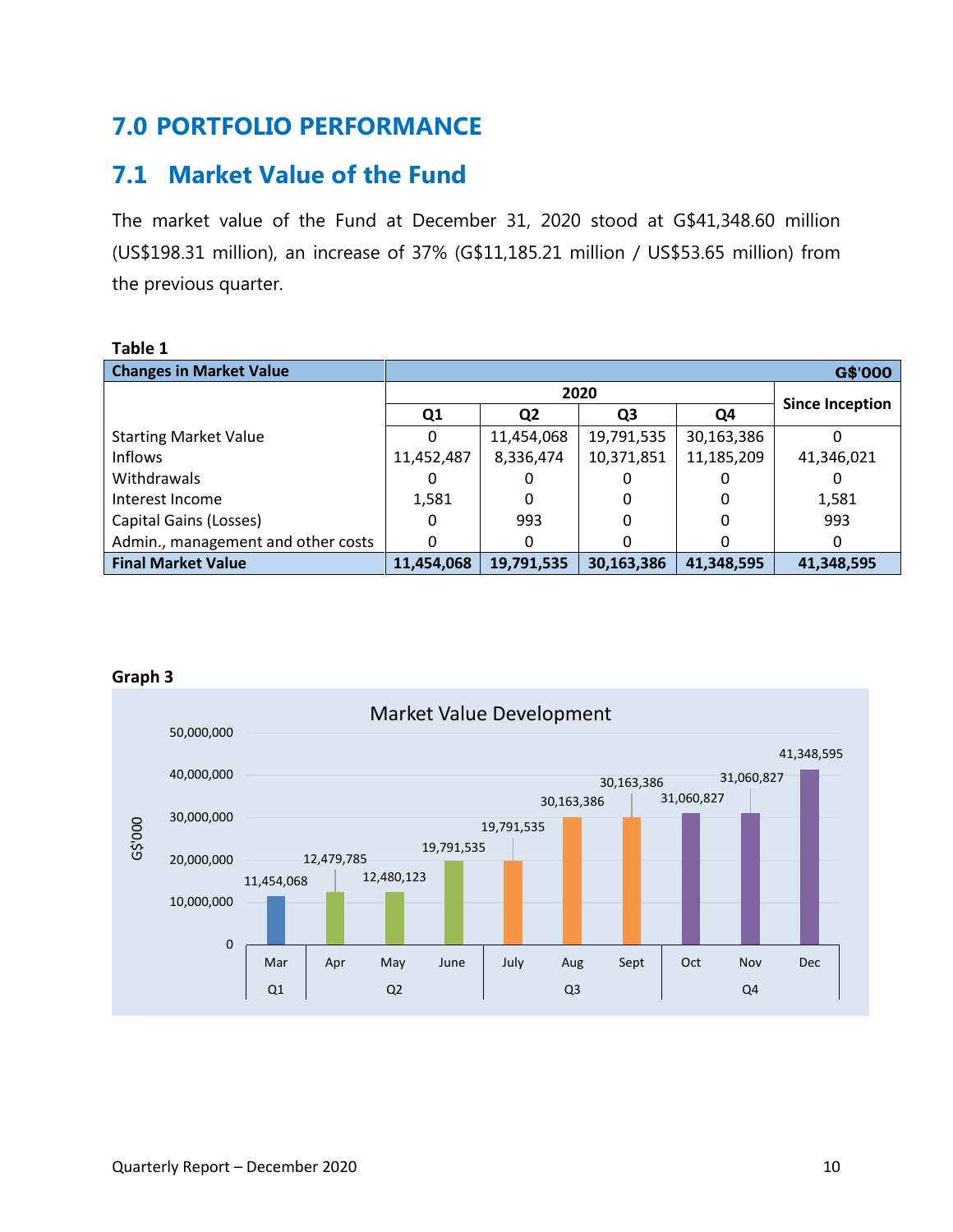## **7.2 Performance**

The Fund did not record a profit during this quarter as overnight deposits continued to earn 0% interest. This resulted in a return<sup>1</sup> of 0.000% during the quarter – the same as the previous quarter.

| ı<br>O<br>1١. |   |  |
|---------------|---|--|
|               | × |  |

|                                 | 2020                     |                 |                |                          |                                                                                                       |                           |
|---------------------------------|--------------------------|-----------------|----------------|--------------------------|-------------------------------------------------------------------------------------------------------|---------------------------|
| <b>FUND</b><br><b>PORTFOLIO</b> | Q <sub>1</sub>           | Q <sub>2</sub>  | Q <sub>3</sub> | Q4                       | <b>YTD</b>                                                                                            | <b>Since</b><br>Inception |
| Return                          | 0.014%                   | 0.006%          | 0.000%         | 0.000%                   | 0.020%                                                                                                | 0.020%                    |
| Benchmark                       | $\overline{\phantom{a}}$ | $\blacksquare$  | $\blacksquare$ | $\overline{\phantom{a}}$ | $\overline{\phantom{a}}$                                                                              | $\,$                      |
| <b>Excess</b>                   | $\qquad \qquad$          | $\qquad \qquad$ | $\blacksquare$ | $\overline{\phantom{m}}$ | $\hskip1.6pt\hskip1.6pt\hskip1.6pt\hskip1.6pt\hskip1.6pt\hskip1.6pt\hskip1.6pt\hskip1.6pt\hskip1.6pt$ |                           |



#### **Graph 4**

 $\overline{\phantom{a}}$ 

<sup>&</sup>lt;sup>1</sup> The Fund is not currently tracking an index as funds were not invested in securities as at December 31, 2020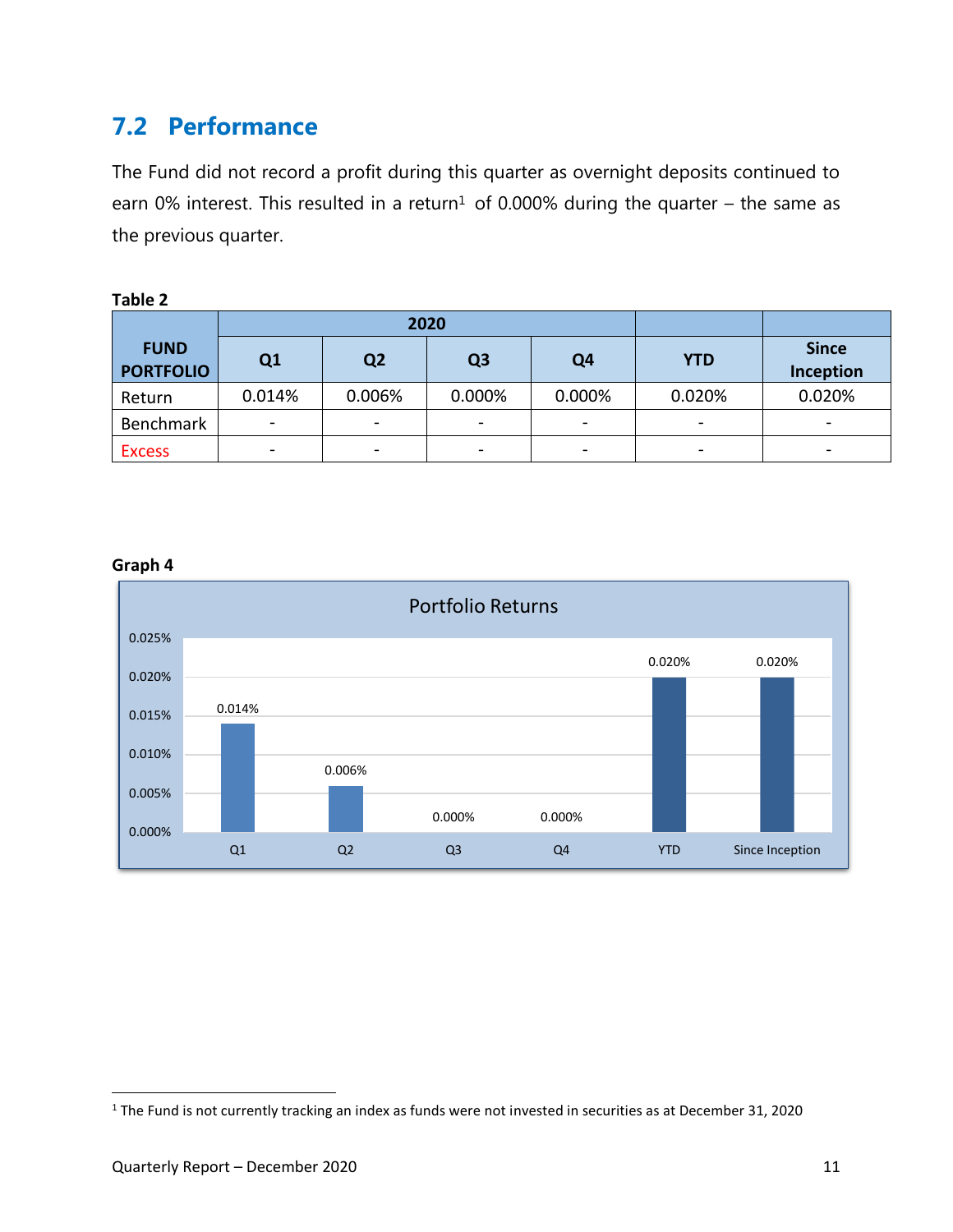#### **8.0 FINANCIAL SUMMARY**

The following financial information is presented for the purpose of providing a detailed overview of the performance of the Fund. The figures have been audited by the Bank of Guyana auditors.

#### **Table 3**

| <b>Capital Account</b>                                      |           |            | G\$'000        |
|-------------------------------------------------------------|-----------|------------|----------------|
| <b>Period</b>                                               |           | Q3         | Q <sub>4</sub> |
| Opening Balance at beginning of the period                  |           | 19,791,535 | 30,163,386     |
| Inflows to Fund for the quarter:                            | Royalties | 771,065    | 897,441        |
|                                                             | Receipts  | 9,600,786  | 10,287,768     |
| Outflows from Fund to Consolidated Fund a/c for the quarter |           | (0)        | (0)            |
| Net Result for the quarter                                  |           | 0          | 0              |
| Closing Balance at the end of the quarter                   |           | 30,163,386 | 41,348,595     |

| Table 4                                                     |                |                |
|-------------------------------------------------------------|----------------|----------------|
| <b>Assets</b>                                               |                | G\$'000        |
| Period                                                      | Q <sub>3</sub> | Q <sub>4</sub> |
| Cash and Cash Equivalents                                   | 30,163,386     | 31,060,827     |
| Other receivables                                           | 0              | 10,287,768     |
| Financial Assets held at fair value through profit and loss | 0              | O              |
| Less:                                                       |                |                |
| Payables                                                    | (0)            | (0)            |
| <b>Total Net Assets</b>                                     | 30,163,386     | 41,348,595     |